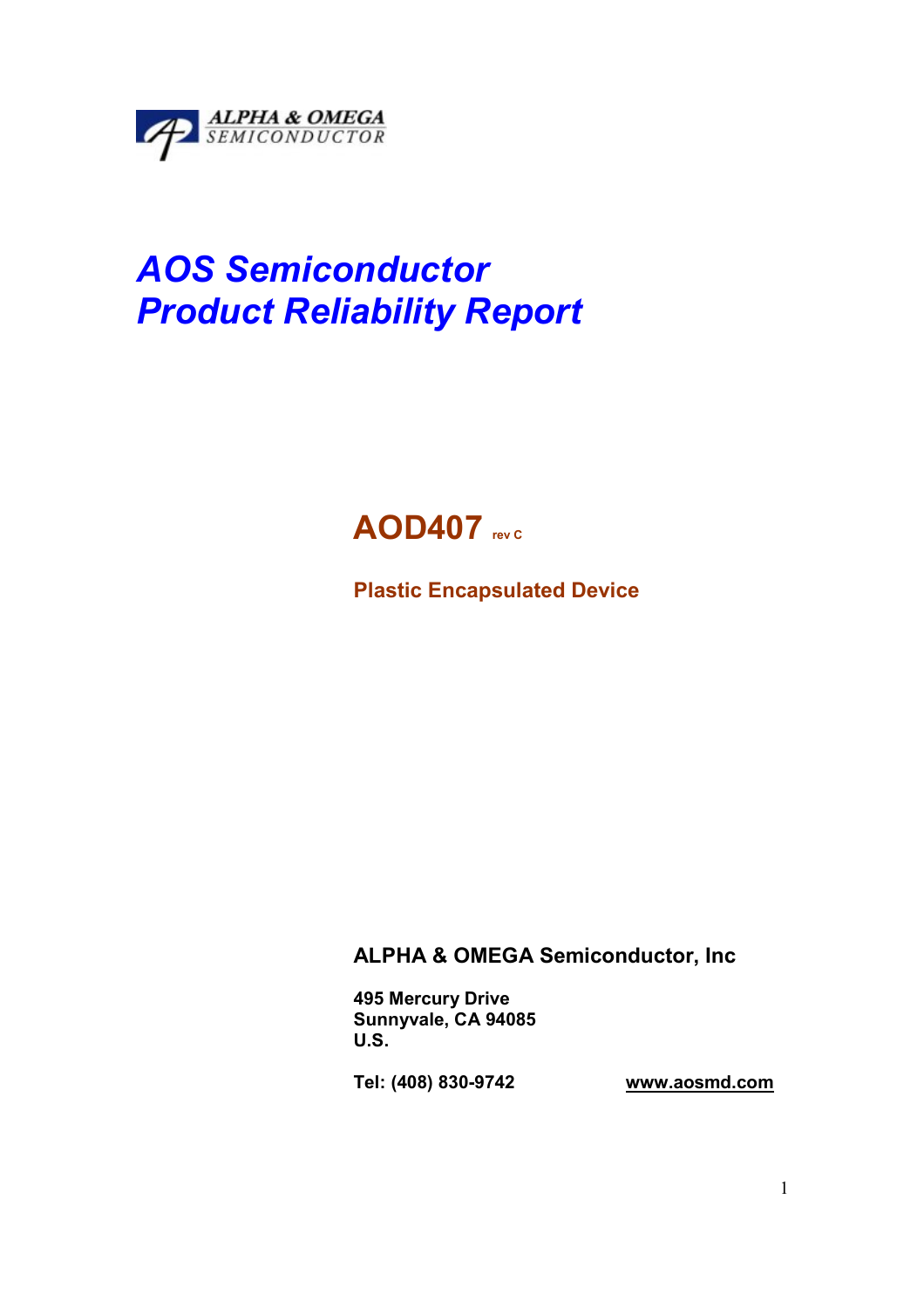

This AOS product reliability report summarizes the qualification result for AOD407. Accelerated environmental tests are performed on a specific sample size, and then followed by electrical test at end point. Review of final electrical test result confirms that AOD407 passes AOS quality and reliability requirements. The released product will be categorized by the process family and be monitored on a quarterly basis for continuously improving the product quality.

## Table of Contents:

- I. Product Description<br>II. Package and Die inf
- II. Package and Die information<br>III. Fnvironmental Stress Test Su
- III. Environmental Stress Test Summary and Result<br>IV. Reliability Evaluation
- IV. Reliability Evaluation<br>V. Quality Assurance Inf
- Quality Assurance Information

#### I. Product Description:

The AOD407 uses advanced trench technology to provide excellent  $R_{DS(ON)}$ , low gate charge and low gate resistance. With the excellent thermal resistance of the DPAK package, this device is well suited for high current load applications.

-RoHS Compliant

-Halogen Free

| Parameter                                        |                              | Symbol                            | Maximum    | Units  |  |
|--------------------------------------------------|------------------------------|-----------------------------------|------------|--------|--|
| Drain-Source Voltage                             |                              | $V_{DS}$                          | $-60$      |        |  |
| Gate-Source Voltage                              |                              | $V_{GS}$                          | ±20        | $\vee$ |  |
| Continuous Drain                                 | $T_c = 25^{\circ}C$          | $-12$                             |            |        |  |
| Current <sup>G</sup>                             | $T_c = 100^{\circ}$ C        | lp.                               | $-10$      | Α      |  |
| Pulsed Drain Current <sup>c</sup>                |                              | <b>DM</b>                         | $-30$      |        |  |
| Avalanche Current <sup>c</sup>                   |                              | AR <sup>1</sup>                   | $-12$      | A      |  |
| Repetitive avalanche energy L=0.1mH <sup>C</sup> |                              | $E_{AR}$                          | 23         | mJ     |  |
| Power Dissipation <sup>B</sup>                   | $T_c = 25^{\circ}C$          | $P_{D}$                           | 50         | W      |  |
|                                                  | $T_c = 100^{\circ}$ C        |                                   | 25         |        |  |
| Power Dissipation A                              | $T_{\text{A}} = 25^{\circ}C$ |                                   | 2.5        | W      |  |
|                                                  | $T_A = 70^{\circ}$ C         | P <sub>DSM</sub>                  | 1.6        |        |  |
| Junction and Storage Temperature Range           |                              | T <sub>J</sub> , T <sub>STG</sub> | -55 to 175 | °C     |  |

| Thermal Characteristics                  |              |                |      |       |      |  |  |
|------------------------------------------|--------------|----------------|------|-------|------|--|--|
| Parameter                                | Symbol       | Tvp            | Max  | Units |      |  |  |
| Maximum Junction-to-Ambient <sup>"</sup> | $t \leq 10s$ |                | 16.7 | 25    | °C/W |  |  |
| Maximum Junction-to-Ambient <sup>"</sup> | Steady-State | $R_{\theta$ JA | 40   | 50    | °C/W |  |  |
| Maximum Junction-to-Case <sup>o</sup>    | Steady-State | Rejc           | 2.5  |       | °C/W |  |  |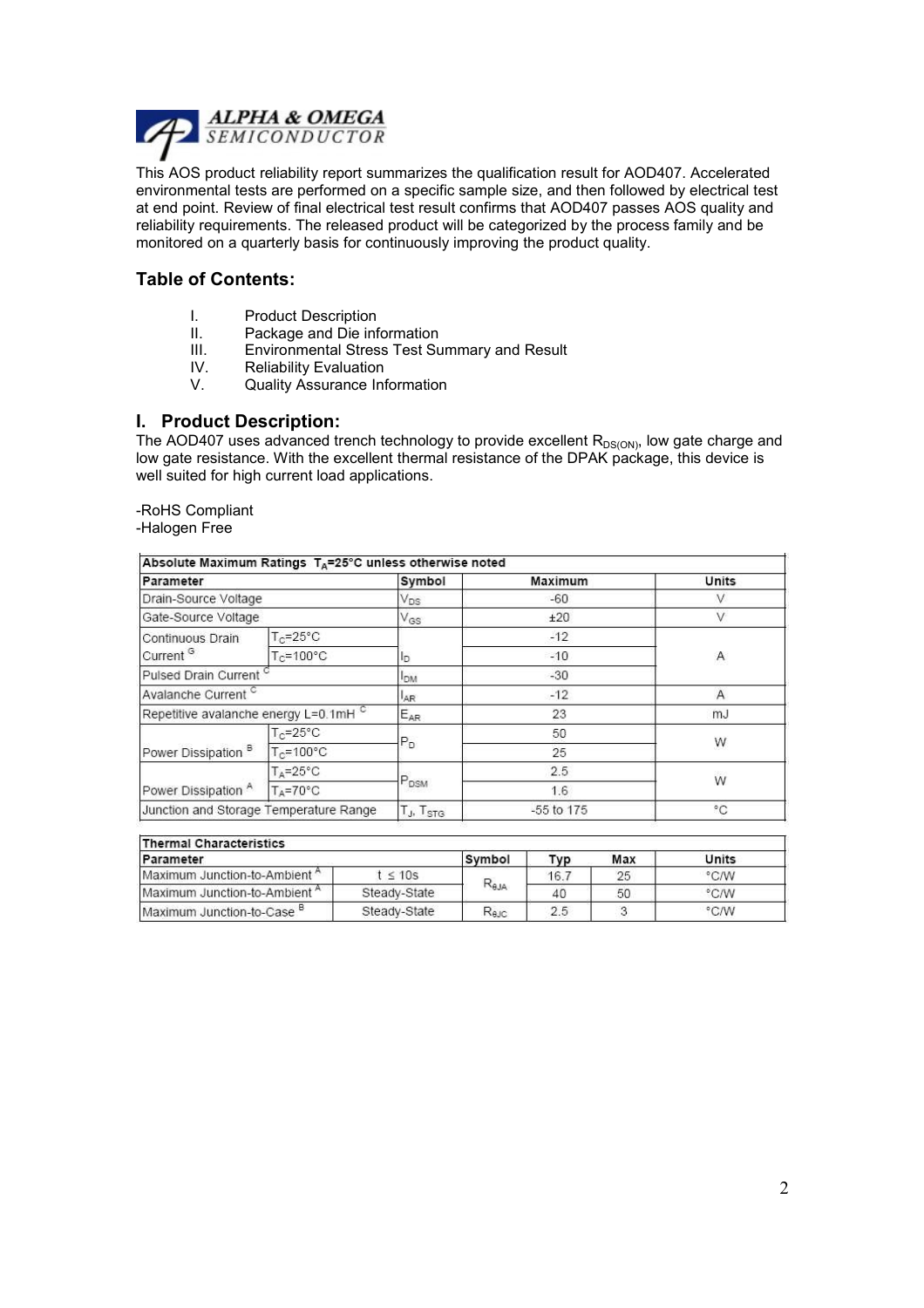

# II. Die / Package Information:

|                               | <b>AOD407</b>                  |
|-------------------------------|--------------------------------|
| <b>Process</b>                | Standard sub-micron            |
|                               | Low voltage P channel process  |
| Package Type                  | 3 leads TO252                  |
| <b>Lead Frame</b>             | Bare Cu                        |
| Die Attach                    | Soft solder                    |
| Bond wire                     | G: Au 1.3mils; S: Al 12mils    |
| <b>Mold Material</b>          | Epoxy resin with silica filler |
| Flammability Rating           | UL-94 V-0                      |
| <b>Backside Metallization</b> | Ti / Ni / Ag                   |
| <b>Moisture Level</b>         | Up to Level 1 *                |
|                               |                                |

Note \* based on info provided by assembler and mold compound supplier

# III. Result of Reliability Stress for AOD407

| <b>Test Item</b>                                      | <b>Test Condition</b>                                       | <b>Time</b><br><b>Point</b>         | <b>Lot Attribution</b>     | <b>Total</b><br><b>Sample</b><br>size | <b>Number</b><br>οf<br><b>Failures</b> |
|-------------------------------------------------------|-------------------------------------------------------------|-------------------------------------|----------------------------|---------------------------------------|----------------------------------------|
| <b>Solder</b><br><b>Reflow</b><br><b>Precondition</b> | 168hr 85°c<br>/85%RH +3 cycle<br>reflow@260°c               | $\blacksquare$                      | 9 lots                     | <b>1210pcs</b>                        | 0                                      |
| <b>HTGB</b>                                           | Temp = $150^\circ$ c,<br>Vgs=100% of Vgsmax                 | 168 / 500<br>hrs<br><b>1000 hrs</b> | 6 lots<br>(Note $A^*$ )    | 492pcs<br>$77 + 5$ pcs /<br>lot       | 0                                      |
| <b>HTRB</b>                                           | Temp = $150^\circ$ c.<br>Vds=80% of Vdsmax                  | 168 / 500<br>hrs<br><b>1000 hrs</b> | 6 lots<br>(Note $A^*$ )    | 492pcs<br>77+5 pcs /<br>lot           | 0                                      |
| <b>HAST</b>                                           | 130 +/- 2°c, 85%RH,<br>33.3 psi, $Vgs = 80\%$ of<br>Vgs max | <b>100 hrs</b>                      | 9 lots<br>(Note $B^{**}$ ) | 495pcs<br>$50+5$ pcs /<br>lot         | $\mathbf{0}$                           |
| <b>Pressure Pot</b>                                   | 121 <sup>c</sup> , 29.7psi,<br>100%RH                       | 96 hrs                              | 5 lots<br>(Note $B^{**}$ ) | <b>275pcs</b><br>$50+5$ pcs /<br>lot  | $\mathbf{0}$                           |
| <b>Temperature</b><br>Cycle                           | $-65^{\circ}$ c to 150 $^{\circ}$ c,<br>air to air,         | 250 / 500<br>cycles                 | 8 lots<br>(Note $B^{**}$ ) | 440pcs<br>$50+5$ pcs /<br>lot         | 0                                      |